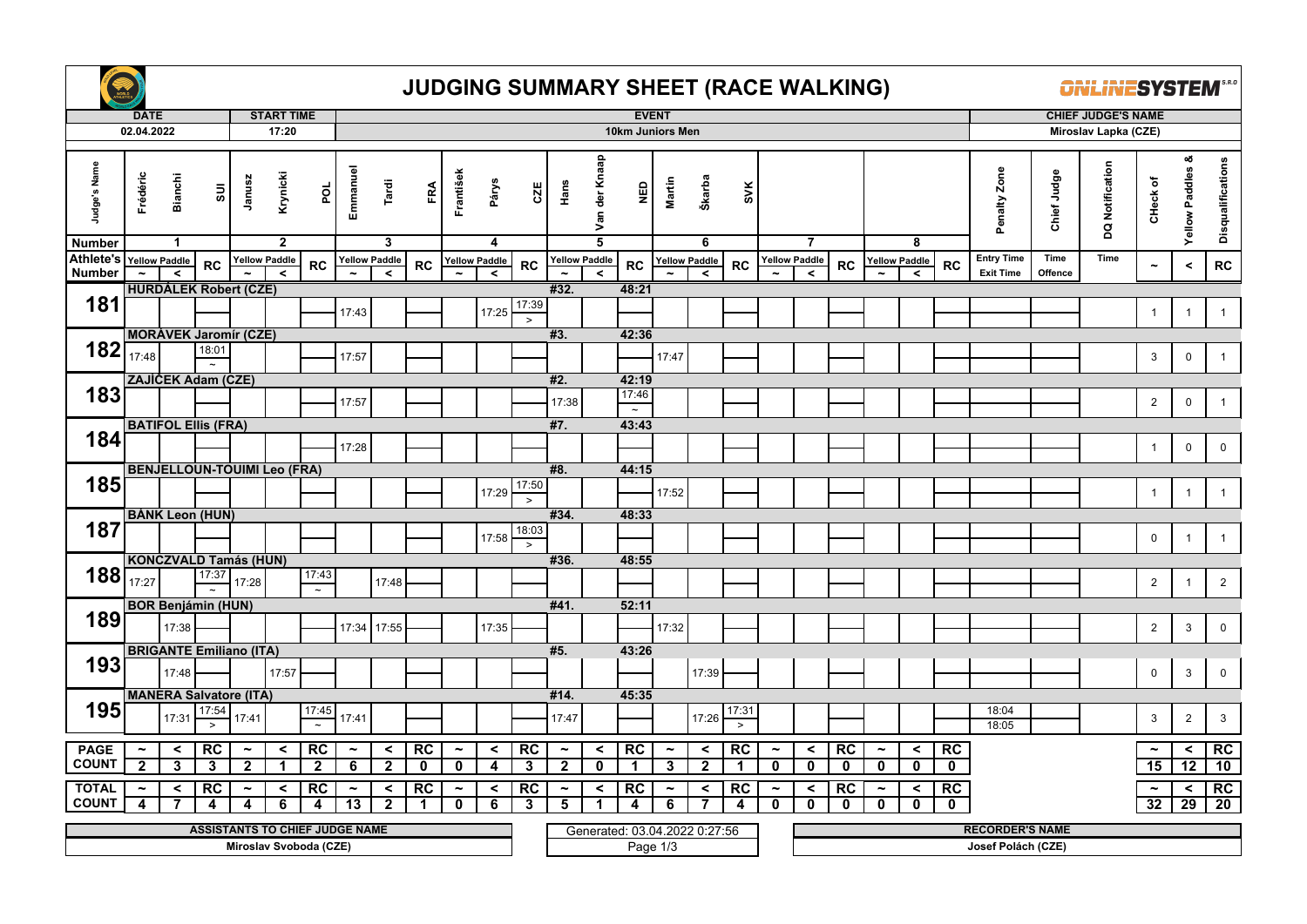

## **JUDGING SUMMARY SHEET (RACE WALKING)**

**ONLINESYSTEM** 

|                               | <b>DATE</b>           |                                |                                 |                       | <b>START TIME</b>        |                                       |                       |                      |             |                       |                      |             | <b>EVENT</b>          |                                 |                               |                       |                      |                 |                       |                      |              |                       |                      | <b>CHIEF JUDGE'S NAME</b> |                        |             |                 |                       |                            |                   |  |  |
|-------------------------------|-----------------------|--------------------------------|---------------------------------|-----------------------|--------------------------|---------------------------------------|-----------------------|----------------------|-------------|-----------------------|----------------------|-------------|-----------------------|---------------------------------|-------------------------------|-----------------------|----------------------|-----------------|-----------------------|----------------------|--------------|-----------------------|----------------------|---------------------------|------------------------|-------------|-----------------|-----------------------|----------------------------|-------------------|--|--|
|                               | 02.04.2022            |                                |                                 |                       | 17:20                    |                                       |                       |                      |             |                       |                      |             | 10km Juniors Men      |                                 |                               |                       |                      |                 |                       |                      |              |                       |                      |                           | Miroslav Lapka (CZE)   |             |                 |                       |                            |                   |  |  |
| Judge's Name<br><b>Number</b> | Frédéric              | <b>Bianchi</b><br>$\mathbf{1}$ | $\overline{\textrm{su}}$        | Janusz                | Krynicki<br>$\mathbf{2}$ | por                                   | Emmanuel              | Tardi<br>3           | FRA         | František             | Párys<br>4           | CZE         | Hans                  | Van der Knaap<br>$\overline{5}$ | <b>Q3N</b>                    | Martin                | Škarba<br>6          | SVK             |                       | $\overline{7}$       |              |                       | 8                    |                           | Penalty Zone           | Chief Judge | DQ Notification | CHeck of              | య<br><b>Yellow Paddles</b> | Disqualifications |  |  |
| Athlete's                     |                       | <b>Yellow Paddle</b>           |                                 |                       | <b>Yellow Paddle</b>     |                                       |                       | <b>Yellow Paddle</b> |             |                       | <b>Yellow Paddle</b> |             |                       | <b>Yellow Paddle</b>            |                               |                       | <b>Yellow Paddle</b> |                 |                       | <b>Yellow Paddle</b> |              |                       | <b>Yellow Paddle</b> |                           | <b>Entry Time</b>      | Time        | Time            |                       |                            |                   |  |  |
| <b>Number</b>                 |                       | $\prec$                        | <b>RC</b>                       |                       | $\epsilon$               | <b>RC</b>                             |                       | $\prec$              | RC          |                       | $\prec$              | RC          |                       | $\overline{\phantom{a}}$        | <b>RC</b>                     |                       | $\prec$              | <b>RC</b>       |                       | $\prec$              | <b>RC</b>    |                       | $\prec$              | <b>RC</b>                 | <b>Exit Time</b>       | Offence     |                 | $\tilde{}$            | $\,<$                      | ${\sf RC}$        |  |  |
|                               |                       |                                | <b>LASEVICIUS Lukas (LTU)</b>   |                       |                          |                                       |                       |                      |             |                       |                      |             | #23.                  |                                 | 46:43                         |                       |                      |                 |                       |                      |              |                       |                      |                           |                        |             |                 |                       |                            |                   |  |  |
| 198                           |                       |                                |                                 |                       |                          |                                       |                       |                      |             |                       | 17:52                |             |                       |                                 |                               |                       |                      |                 |                       |                      |              |                       |                      |                           |                        |             |                 | $\mathbf 0$           | $\overline{1}$             | $\mathbf 0$       |  |  |
|                               |                       |                                | <b>KRESTIANKO Filip (SVK)</b>   |                       |                          |                                       |                       |                      |             |                       |                      |             | #31.                  |                                 | 48:04                         |                       |                      |                 |                       |                      |              |                       |                      |                           |                        |             |                 |                       |                            |                   |  |  |
| 199                           |                       |                                |                                 |                       |                          | 17:42                                 |                       |                      | 17:37       |                       |                      |             |                       |                                 |                               |                       |                      | 17:45           |                       |                      |              |                       |                      |                           | 17:47                  |             |                 |                       |                            |                   |  |  |
|                               |                       | 17:32                          |                                 |                       | 17:32                    |                                       | 17:28                 |                      | $\sim$      |                       |                      |             |                       |                                 |                               |                       | 17:40                | $\geq$          |                       |                      |              |                       |                      |                           | 17:48                  |             |                 | $\overline{1}$        | $\mathbf{3}$               | 3                 |  |  |
|                               |                       |                                | BÁTOVSKÝ Jakub (SVK)            |                       |                          |                                       |                       |                      |             |                       |                      |             | #11.                  |                                 | 45:01                         |                       |                      |                 |                       |                      |              |                       |                      |                           |                        |             |                 |                       |                            |                   |  |  |
| 201                           |                       |                                |                                 |                       |                          |                                       |                       |                      |             |                       |                      |             |                       |                                 |                               |                       | 17:40                |                 |                       |                      |              |                       |                      |                           |                        |             |                 | $\mathbf 0$           | $\overline{1}$             | $\mathbf 0$       |  |  |
|                               |                       |                                | <b>HOFFMANN Joshua (GER)</b>    |                       |                          |                                       |                       |                      |             |                       |                      |             | #38.                  |                                 | 50:12                         |                       |                      |                 |                       |                      |              |                       |                      |                           |                        |             |                 |                       |                            |                   |  |  |
| 204                           |                       | 17:32                          | 17:47                           |                       |                          |                                       |                       |                      |             |                       |                      |             |                       | 17:35                           | 17:40                         |                       |                      |                 |                       |                      |              |                       |                      |                           |                        |             |                 | $\mathbf 0$           | $\overline{2}$             | $\overline{2}$    |  |  |
|                               |                       |                                | $\rightarrow$                   |                       |                          |                                       |                       |                      |             |                       |                      |             |                       |                                 | $\check{ }$                   |                       |                      |                 |                       |                      |              |                       |                      |                           |                        |             |                 |                       |                            |                   |  |  |
| 205                           |                       |                                | <b>RICHARDT Nick Joel (GER)</b> |                       |                          |                                       |                       |                      |             |                       |                      |             | #15.                  |                                 | 45:47                         |                       |                      | 17:31           |                       |                      |              |                       |                      |                           |                        |             |                 |                       |                            |                   |  |  |
|                               |                       | 17:27                          |                                 |                       |                          |                                       |                       |                      |             |                       |                      |             |                       |                                 |                               |                       | 17:26 17:31          | $\rightarrow$   |                       |                      |              |                       |                      |                           |                        |             |                 | $\overline{1}$        | $\overline{2}$             | $\mathbf{1}$      |  |  |
|                               |                       |                                | <b>WEIGEL Frederick (GER)</b>   |                       |                          |                                       |                       |                      |             |                       |                      |             | #6.                   |                                 | 43:26                         |                       |                      |                 |                       |                      |              |                       |                      |                           |                        |             |                 |                       |                            |                   |  |  |
| 208                           |                       |                                |                                 | 17:31                 |                          | 17:49                                 | 17:45                 |                      |             |                       |                      |             | 17:42                 |                                 |                               |                       |                      |                 |                       |                      |              |                       |                      |                           |                        |             |                 | 3                     | $\mathbf 0$                | $\mathbf{1}$      |  |  |
|                               |                       |                                |                                 |                       |                          |                                       |                       |                      |             |                       |                      |             |                       |                                 |                               |                       |                      |                 |                       |                      |              |                       |                      |                           |                        |             |                 |                       |                            |                   |  |  |
| 209                           |                       |                                | O'BRIEN Jake (IRL)              |                       |                          |                                       |                       |                      |             |                       |                      |             | #19.                  |                                 | 46:11                         |                       |                      |                 |                       |                      |              |                       |                      |                           |                        |             |                 |                       |                            |                   |  |  |
|                               |                       |                                |                                 |                       |                          |                                       |                       |                      |             |                       |                      |             | 17:58                 |                                 |                               |                       |                      |                 |                       |                      |              |                       |                      |                           |                        |             |                 | $\mathbf{1}$          | $\mathbf 0$                | $\mathbf 0$       |  |  |
|                               |                       |                                | <b>GLENNON Matthew (IRL)</b>    |                       |                          |                                       |                       |                      |             |                       |                      |             | #                     |                                 | <b>DNF</b>                    |                       |                      |                 |                       |                      |              |                       |                      |                           |                        |             |                 |                       |                            |                   |  |  |
| 210                           |                       |                                |                                 |                       | 17:27                    |                                       | 17:27                 |                      |             |                       |                      |             |                       |                                 |                               | 17:26                 |                      |                 |                       |                      |              |                       |                      |                           |                        |             |                 | $\overline{c}$        | $\overline{1}$             | $\pmb{0}$         |  |  |
|                               |                       |                                | <b>BOZZOLAN Pietro (ITA)</b>    |                       |                          |                                       |                       |                      |             |                       |                      |             | #18.                  |                                 | 46:05                         |                       |                      |                 |                       |                      |              |                       |                      |                           |                        |             |                 |                       |                            |                   |  |  |
| 213                           |                       |                                |                                 |                       |                          |                                       |                       |                      |             |                       |                      |             |                       |                                 |                               |                       |                      |                 |                       |                      |              |                       |                      |                           |                        |             |                 |                       |                            |                   |  |  |
|                               |                       |                                |                                 |                       |                          |                                       | 17:33                 |                      |             |                       |                      |             |                       |                                 |                               |                       |                      |                 |                       |                      |              |                       |                      |                           |                        |             |                 | $\overline{1}$        | $\mathsf 0$                | $\mathbf 0$       |  |  |
|                               |                       |                                | <b>CIRIOTTI Alessio (ITA)</b>   |                       |                          |                                       |                       |                      |             |                       |                      |             | #43.                  |                                 | 52:42                         |                       |                      |                 |                       |                      |              |                       |                      |                           |                        |             |                 |                       |                            |                   |  |  |
| 216                           |                       | 17:49                          |                                 |                       |                          |                                       |                       |                      |             |                       |                      |             |                       |                                 |                               |                       | 17:42                | 17:47<br>$\geq$ |                       |                      |              |                       |                      |                           |                        |             |                 | $\mathbf 0$           | $\overline{2}$             | $\mathbf{1}$      |  |  |
|                               |                       |                                |                                 |                       |                          |                                       |                       |                      |             |                       |                      |             |                       |                                 |                               |                       |                      |                 |                       |                      |              |                       |                      |                           |                        |             |                 |                       |                            |                   |  |  |
| <b>PAGE</b>                   | $\tilde{\phantom{a}}$ | $\prec$                        | RC                              | $\tilde{\phantom{a}}$ | $\prec$                  | <b>RC</b>                             | $\tilde{\phantom{a}}$ | $\prec$              | RC          | $\tilde{\phantom{a}}$ | $\prec$              | RC          | $\tilde{\phantom{a}}$ | $\prec$                         | RC                            | $\tilde{\phantom{a}}$ | $\prec$              | $\overline{RC}$ | $\tilde{\phantom{a}}$ | $\hat{}$             | RC           | $\tilde{\phantom{a}}$ | $\prec$              | RC                        |                        |             |                 | $\tilde{\phantom{a}}$ | $\prec$                    | RC                |  |  |
| <b>COUNT</b>                  | 0                     | 4                              | $\mathbf{1}$                    | $\mathbf 1$           | $\mathbf{2}$             | $\mathbf{2}$                          | 4                     | $\mathbf 0$          | $\mathbf 1$ | $\mathbf 0$           | $\mathbf 1$          | $\mathbf 0$ | $\mathbf{2}$          | $\mathbf{1}$                    | $\mathbf{1}$                  | $\mathbf{2}$          | 4                    | 3               | $\mathbf 0$           | $\mathbf{0}$         | $\mathbf 0$  | $\mathbf 0$           | $\mathbf 0$          | $\mathbf 0$               |                        |             |                 | 9                     | 12                         | 8                 |  |  |
| <b>TOTAL</b>                  | $\tilde{}$            | $\checkmark$                   | RC                              | $\tilde{\phantom{a}}$ | $\prec$                  | RC                                    | $\tilde{\phantom{a}}$ | $\checkmark$         | <b>RC</b>   | $\tilde{\phantom{a}}$ | $\prec$              | RC          | $\tilde{\phantom{a}}$ | $\prec$                         | RC                            | $\tilde{\phantom{a}}$ | $\checkmark$         | RC              | $\tilde{\phantom{a}}$ | $\prec$              | RC           | $\tilde{\phantom{a}}$ | $\prec$              | RC                        |                        |             |                 |                       | $\prec$                    | RC                |  |  |
| <b>COUNT</b>                  | 4                     | 7                              | 4                               | 4                     | 6                        | $\overline{\mathbf{4}}$               | 13                    | $\overline{2}$       | -1          | $\mathbf{0}$          | 6                    | 3           | 5                     | 1                               | 4                             | 6                     | 7                    | 4               | $\mathbf{0}$          | $\mathbf{0}$         | $\mathbf{0}$ | $\mathbf 0$           | $\mathbf{0}$         | $\mathbf 0$               |                        |             |                 | 32                    | 29                         | $\overline{20}$   |  |  |
|                               |                       |                                |                                 |                       |                          | <b>ASSISTANTS TO CHIEF JUDGE NAME</b> |                       |                      |             |                       |                      |             |                       |                                 | Generated: 03.04.2022 0.27:56 |                       |                      |                 |                       |                      |              |                       |                      |                           | <b>RECORDER'S NAME</b> |             |                 |                       |                            |                   |  |  |
|                               |                       |                                |                                 |                       |                          | Miroslav Svoboda (CZE)                |                       |                      |             |                       |                      |             |                       |                                 | Page $2/3$                    |                       |                      |                 |                       |                      |              |                       |                      |                           | Josef Polách (CZE)     |             |                 |                       |                            |                   |  |  |